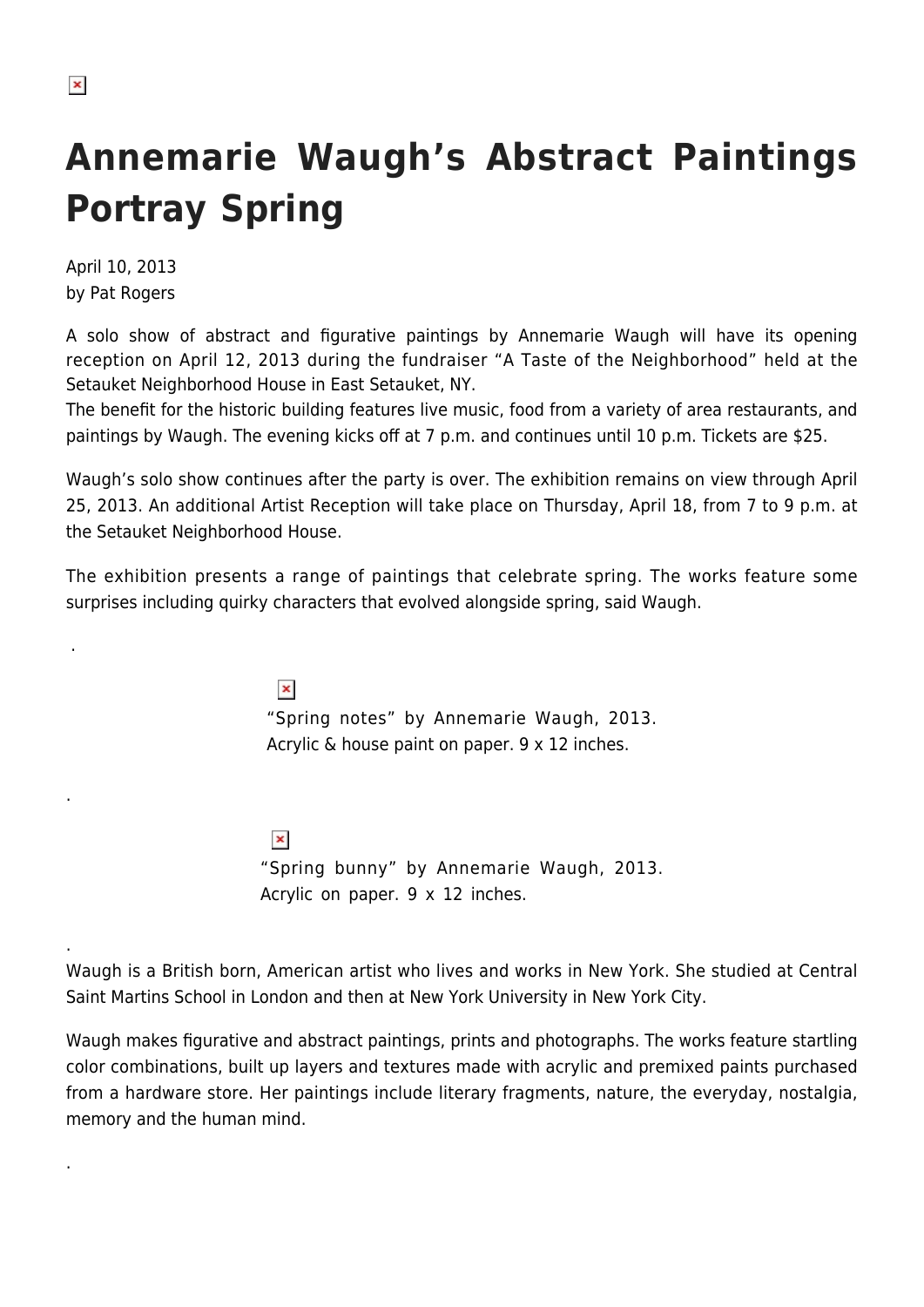"Tiptoe around the tulips" by Annemarie Waugh, 2013. Mixed media on paper. 5 x 7 inches.

> $\pmb{\times}$ "Pain & Pleasure" by Annemarie Waugh. 2011. Acrylic & pencil on canvas. 72 x 48 inches.

Waugh's work was included in the Christies and the Royal College's "Painters of 91" group show in London. She is a recipient of The Princes Trust Artist Development Grant (1991) and two Promaxbda gold awards (1997).

> $\pmb{\times}$ "The Secret" by Annemarie Waugh, 2013. Acrylic, house paint & pencil on canvas. 30 x 40 inches.

In London, her work has been exhibited at Paul Smith, Covent Garden (1990), Hyper Hyper (1991), the Floral Street Galleries (1990) and Freud's (1991). She painted original art for all of The Warehouse stores throughout the United Kingdom (1990-92).

In the United States, Waugh has exhibited in New York University's The Commons (2005) and the Smithtown Arts Council (2009), The Art League of Long Island (2010) and the East End Arts Council (2013) on Long Island.

> $\pmb{\times}$ "All that had happened & all that had not happened yet" by Annemarie Waugh, 2013. Acrylic, house paint & pencil on panel. 36 x 24 inches.

Waugh's work has been featured at the Richmond Billboard Art Project (2012). She's also created images for Doctors Without Borders (2003), Radical Media (2004), Showtime (1997), Stony Brook University's Department of Neuroscience & Behavior (2012), The Boston Globe (2003), The Los Angeles Times (2009), The New York Times (2007), VH1 (2005) and The World Financial Center (2002).

**BASIC FACTS:** A solo show of paintings by Annemarie Waugh will be exhibited at the Setauket Neighborhood House from April 12 to 25. The historic building is located at 95 Main Street, East

## $\pmb{\times}$

.

.

.

.

.

.